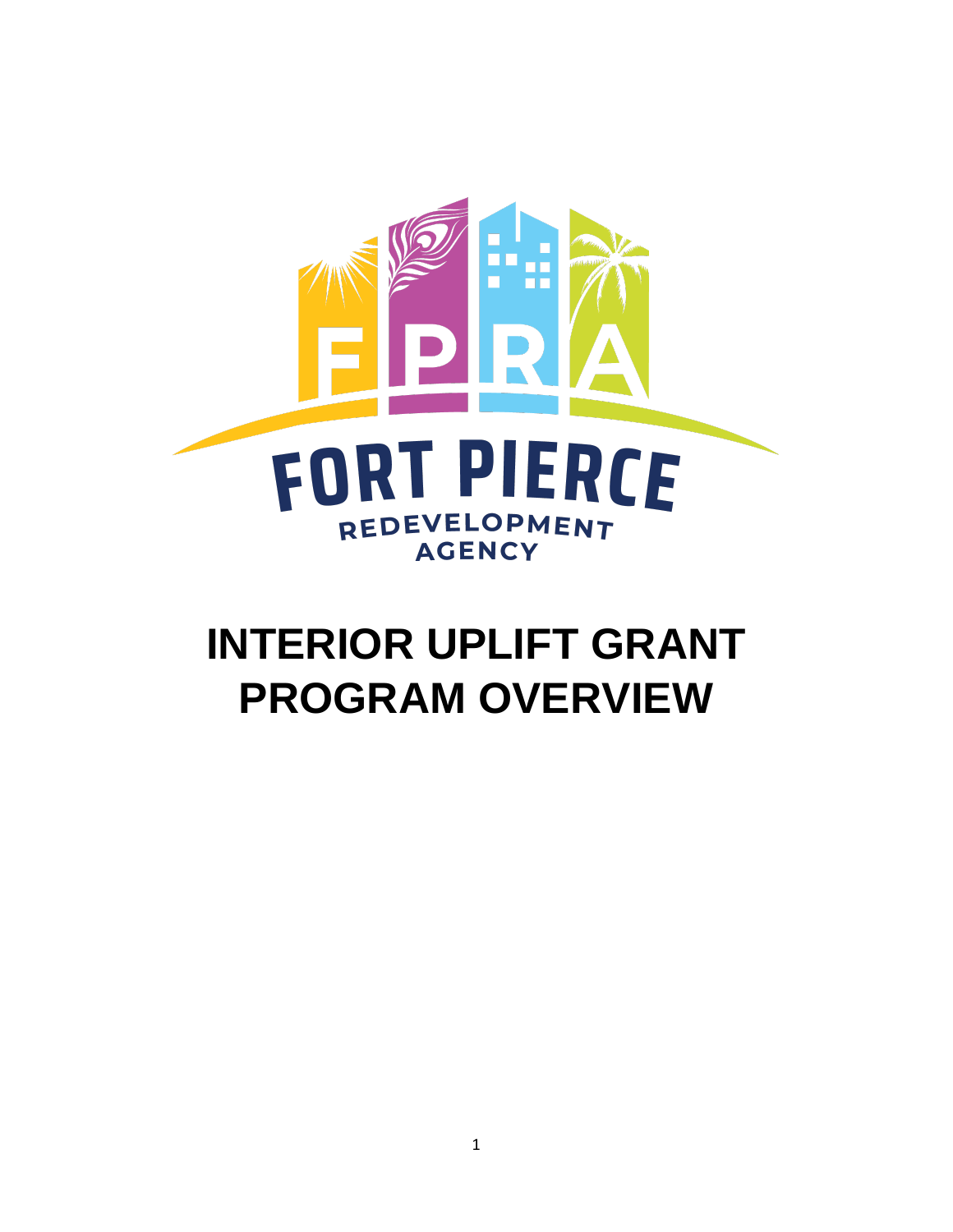# **Table of Contents**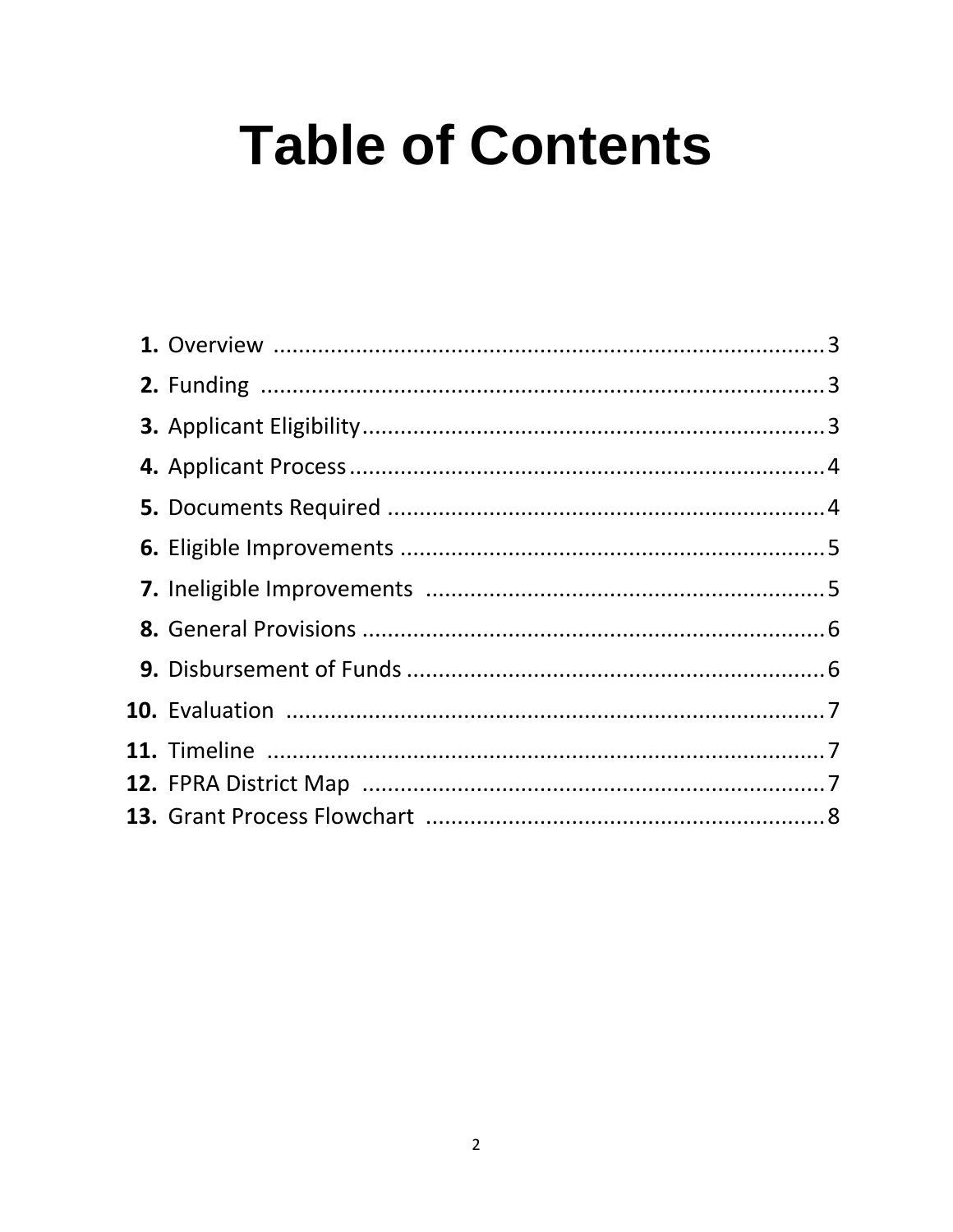#### **1. OVERVIEW**

The Fort Pierce Redevelopment Agency (FPRA) Commercial Building Interior Uplift Grant is an incentive program available to businesses throughout the FPRA District. The program provides matching funds to commercial property owners and businesses for interior upgrades with a focus on projects that remedy degraded building systems and extend the economic viability of the building. The goal of the program is to eliminate functional obsolescence, remove deterioration, and improve the "energy efficiency" of existing buildings in the FPRA District, with an emphasis on bringing these buildings up to current building codes and making them more viable for occupancy.

The FPRA reserves the right to approve or deny any Commercial Building Interior Uplift Grant application and to deny payment at any time if, in its sole and absolute discretion, it determines that the business will not advance the goals and objectives established for redevelopment of the FPRA District.

#### **2. FUNDING**

The Interior Uplift Grant Program offers financial assistance in the form of a reimbursable, matching (50%) grant up to \$10,000 to the property or business owner for eligible expenses associated with interior upgrades. Grants cannot be awarded retroactively for work that has already been completed.

Grant funding examples:

| Eligible Project Cost | <b>FPRA Contribution</b> | <b>Applicant Contribution</b> |
|-----------------------|--------------------------|-------------------------------|
| \$10,000              | \$5,000                  | \$5,000                       |
| \$5,000               | \$2,500                  | \$2,500                       |

#### **3. APPLICANT ELIGIBLITY**

The Interior Uplift Grant program is available to fund eligible interior improvements on commercial properties.

- To be eligible the building must be located within the FPRA District and be commercially zoned.
- Residential and governmental facilities do not qualify for this program.
- Application will be rejected if the property has any judgement liens, code violations, or delinquencies in mortgage or tax obligations.
- If the Applicant (Applicant is defined as the entity that is completing the application) is not the building and property owner, the building and property owner must agree in writing to allow and support the application as part of the application process (per Property Owner Affidavit).
- Project must have proper City permits and FPRA approval prior to beginning work. Any application where work has started prior to receiving permits and approvals will be rejected.
- A project timeline must be provided with the application. The project must be started within six (6) months from the date of FPRA Board approval and completed within 12 months of building permit issuance. Failure to do so, without an approved deviation by the FPRA, will result in termination of the grant.
- Business must meet City of Fort Pierce Business Tax Receipt requirements.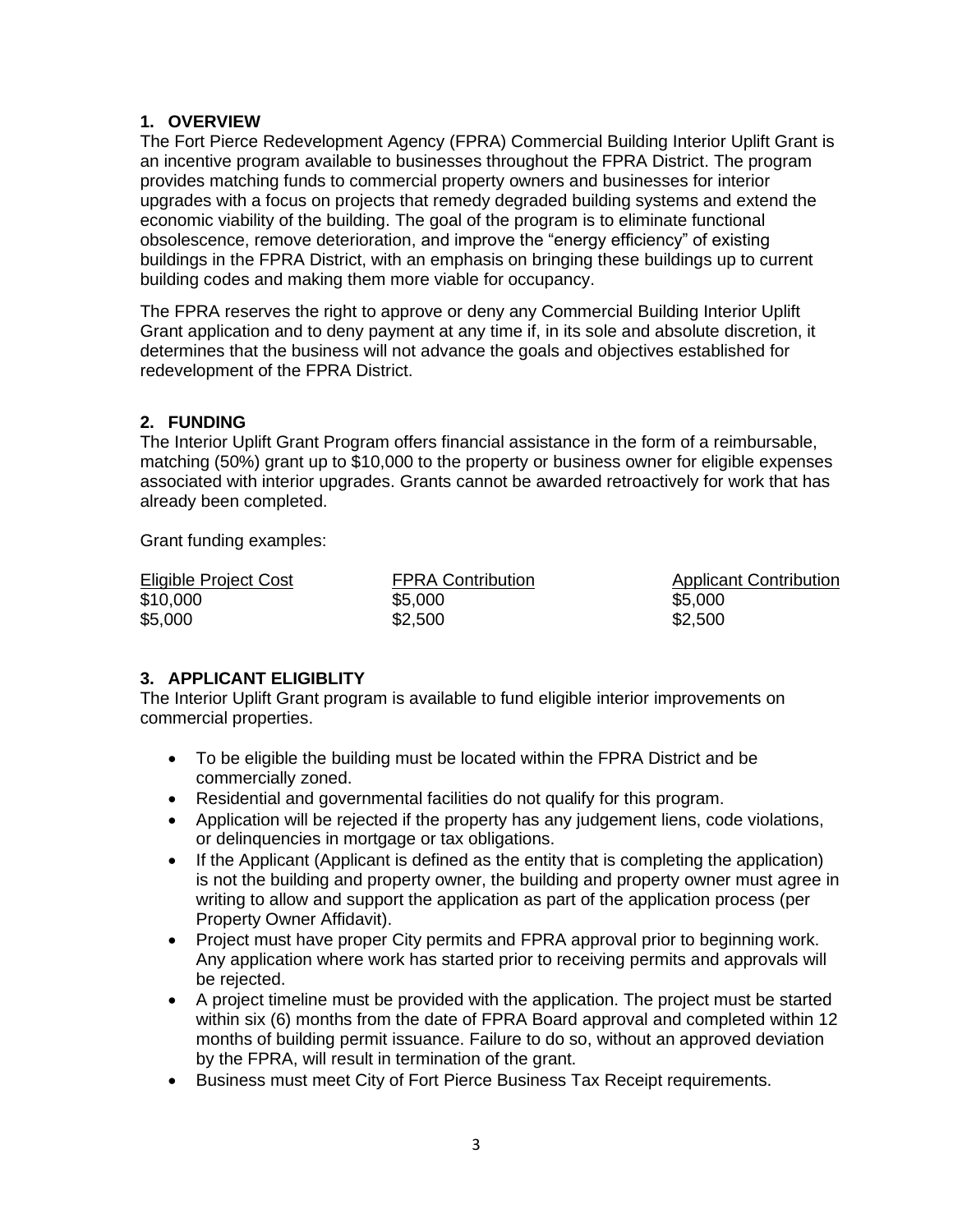#### **4. APPLICATION PROCESS**

- 1. Ensure that your property is located within the FPRA District.
- 2. Review program guidelines and eligibility requirements.
- 3. Complete the Pre-Application Form. <https://choosefortpierce.com/969/FPRA-Incentive-Program>
- 4. A staff member will contact you within ten (10) business days of receiving your Pre-Application Form to determine your eligibility and provide information on the grant application.
- 5. Complete Grant Application and attach all required documents. Incomplete applications will be returned to the applicant and will NOT be evaluated until all requirements are met.
- 6. Staff will evaluate application based on the provided evaluation criteria. If application receives less than 60 out of 100 points, it will not be eligible for funding.
- 7. CRAAC will review rankings and make recommendation to FPRA Board. FPRA Board will make final determination and execute grant agreement.
- 8. Applicants will receive written notification of approval or denial of funding.

\*To request a paper application in person or in the mail, please call 772-467-3786 or email [fpra@cityoffortpierce.com](mailto:fpra@cityoffortpierce.com)

#### **5. DOCUMENTS REQUIRED**

The following documentation must be attached to your application.

#### *Pre-Application*

- Map of project location.
- Two (2) color photographs of the interior of the property in its current condition.
- Project concept, rendering or any other relevant materials that convey the physical improvements proposed to be made.

#### *Grant Application*

- Proof of building ownership
- Copy of signed lease (including written permission from the property owner to make changes outlined in the project, see Property Owner Affidavit), or copy of Deed showing ownership of the property by the business owner.
- A minimum of two (2) cost estimates from different licensed contractors. These cost estimates MUST be for the same improvements. Estimates should be broken out in detail, especially if any non-eligible improvements are being completed, as this allows FPRA to compare based on only grant eligible improvements being performed.
- Proof of funds to fully fund the project.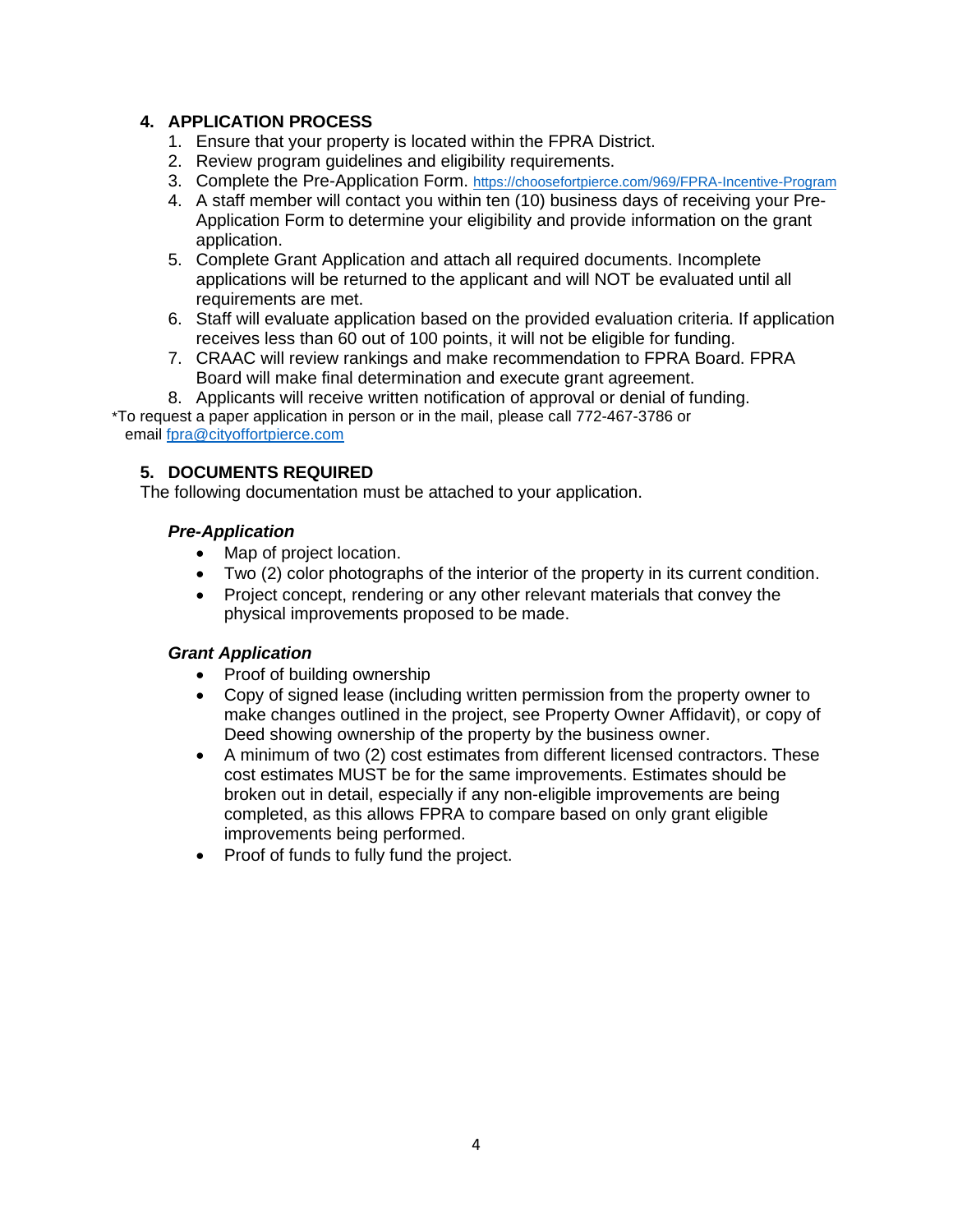#### **6. ELIGIBLE IMPROVEMENTS:**

The Commercial Interior Building Renovation Program offers financial assistance in the form of a reimbursable, matching (50%) grant to the property owner or business owner for eligible expenses associated with the renovation or rehabilitation of the interior elements of the commercial space.

Examples of eligible improvements are listed below; however, this list is not exhaustive:

- Windows
- Interior doors
- Walls, ceilings, framing, drywall, insulation, molding and paint.
- HVAC systems
- Plumbing, natural gas and electrical systems (including internal grease traps and external grease interceptors)
- Plumbing fixtures
- Security systems
- Electrical systems and fixtures
- Flooring
- ADA Requirements
- Painting when accompanied with interior work such as installing or relocating walls, minor demolition and any work as long as it is part of an improvement and not the sole project for which a funding request is being made
- Remediation of environmental contamination on the interior of the building including painting, such as lead, mold or asbestos
- Architectural and engineering fees as well as permitting and development review fees not to exceed 10 percent of the total eligible project cost

#### **7. INELIGIBLE IMPROVEMENTS**

The following items are not eligible for the grant:

- New construction.
- Exterior improvements.
- Permit fees and taxes.
- Improvements constructed prior to execution of final agreement with the FPRA.
- Refinancing existing debt.
- Any service performed by a non-licensed contractor, or which is inconsistent with the City's adopted codes.
- Sweat equity payments (i.e., reimbursement for applicant's own labor and performance of renovation work or new construction).
- Improvements that are required as a result of a violation notice, or citation are not eligible for grant funding.
- Routine maintenance activities that are part of normal property ownership.
- Improvements to properties that are exclusively residential.
- Improvements to properties that "expand" non-conforming uses.
- Relocation expenses or loss of business expenses during relocation period.
- Physical or visual removal of architecturally important features.
- Refinancing existing debt.

#### **8. GENERAL PROVISIONS**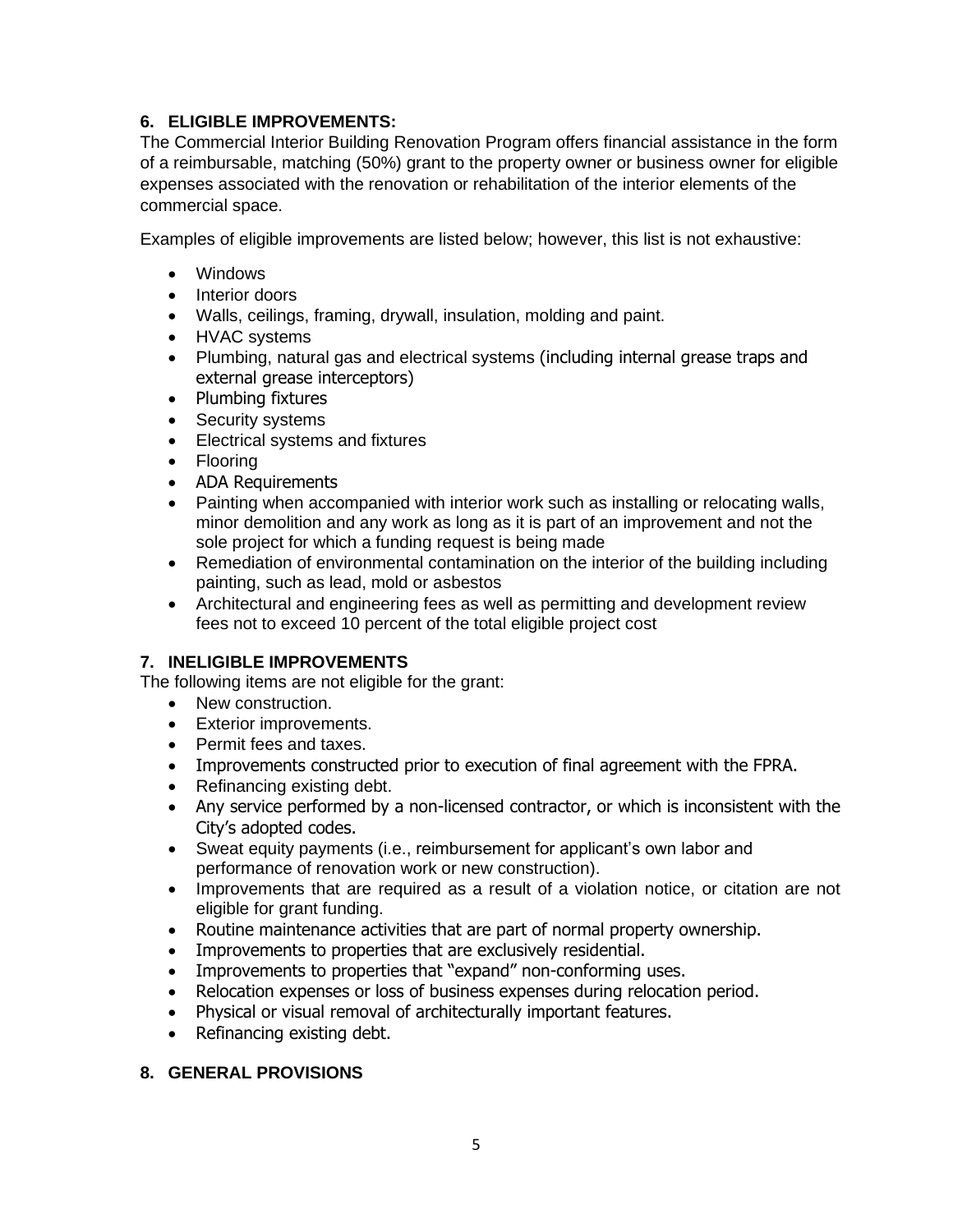The funding assistance provided under the Commercial Building Interior Uplift Grant Program is solely on a reimbursement basis. The FPRA has the exclusive authority to approve or deny program applications based on its determination as to the benefits to the FPRA produced by requested projects. The FPRA may impose any conditions of approval it deems suitable to protect the interests of the agency, including a duly executed contract.

There is no guarantee that funding will be available for every application submitted, including those that meet the required criteria.

The FPRA is a public agency and is governed by the "Florida Public Records Law" under Florida State Statutes, Chapter 119. Any documents provided by the Applicant(s) may be subject to production by the FPRA upon receipt of a public records request, subject to any exemptions provided by Florida Law.

#### **9. DISBURSEMENT OF FUNDS**

The applicant shall incur all initial project costs and may receive reimbursement only after all improvements have been completed in accordance with the grant award. Grant funds will be disbursed upon the receipt of a finding of project completion by the FPRA. The finding of project completion will be granted when the FPRA has received the following package:

- Written notification from the Owner that the project is complete.
- Copies of all required permits and occupancy certificates.
- Copies of paid invoices and evidence of payment (cancelled checks)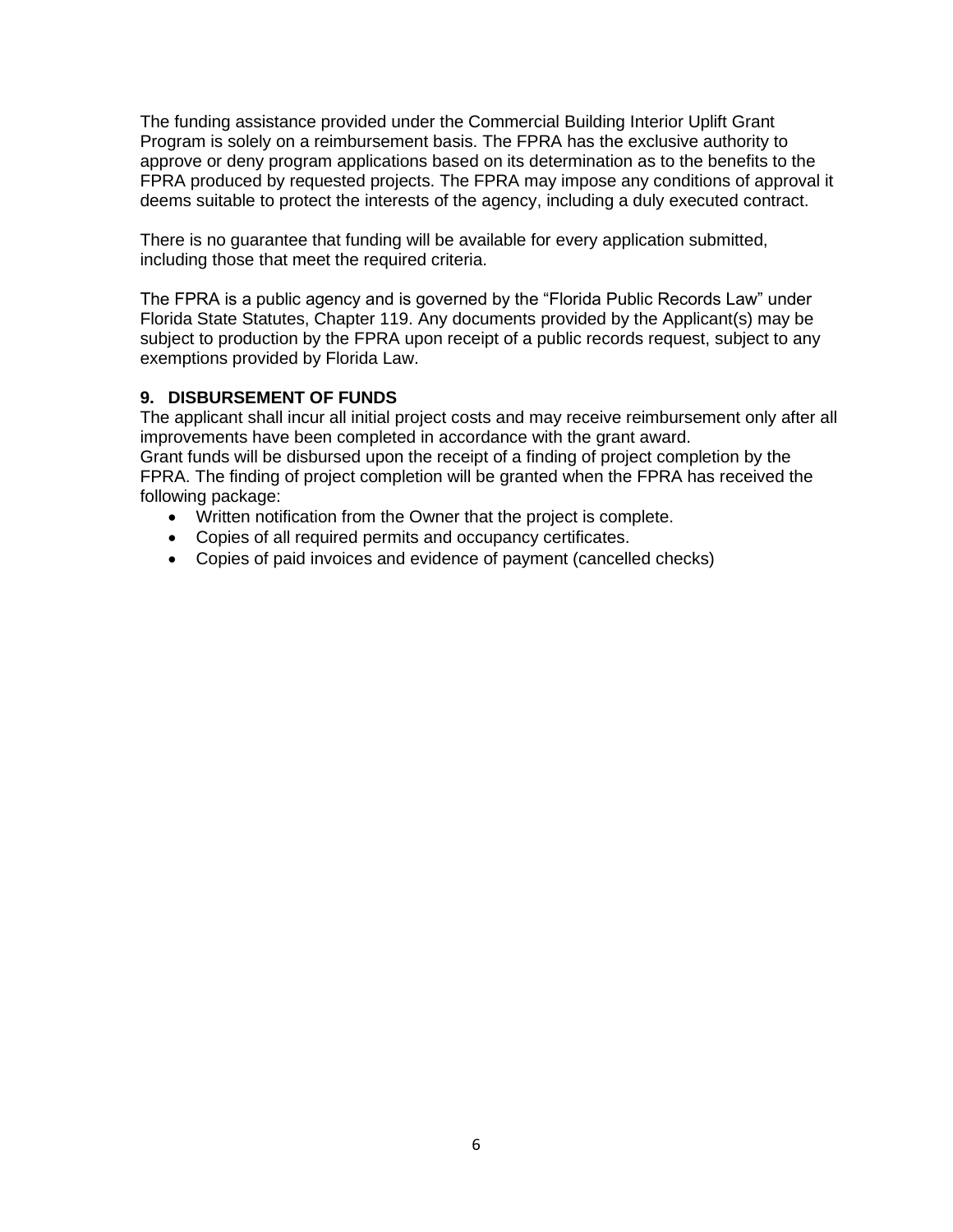#### **10. EVALUATION CRITERIA**

| <b>CRITERIA</b>                                                                                                 | <b>POINTS</b>      |
|-----------------------------------------------------------------------------------------------------------------|--------------------|
| <u>Impact</u>                                                                                                   | 50 points possible |
| Potential that proposed business will<br>enhance economic vitality of                                           |                    |
| businesses within the FPRA district<br>or attract additional businesses<br>within the FPRA district boundaries. |                    |
| Activation                                                                                                      | 20 points possible |
| Will this project activate a vacant                                                                             |                    |
| building or portion of a building?                                                                              |                    |
| <u>Type</u>                                                                                                     | 15 points possible |
| Business type has been identified as                                                                            |                    |
| targeted tier in the Retail & Business                                                                          |                    |
| Study                                                                                                           |                    |
| <b>FPRA Plan</b>                                                                                                | 15 points possible |
| How does this project meet the                                                                                  |                    |
| goals and objects of the FPRA Plan?                                                                             |                    |

#### **11. TIMELINE\***

- a. Pre-application period:
	- i. December 15, 2021 until January 19, 2022
	- ii. This period may be extended based on number of applications received.
- b. Application period:
	- i. February 2, 2022 until March 16, 2022
- c. CRA Advisory Committee Review/Recommendation:
	- i. April 6, 2022
- d. FPRA Board
	- i. May 10, 2022

\*Dates are subject to change

#### **12. FPRA DISTRICT MAP**